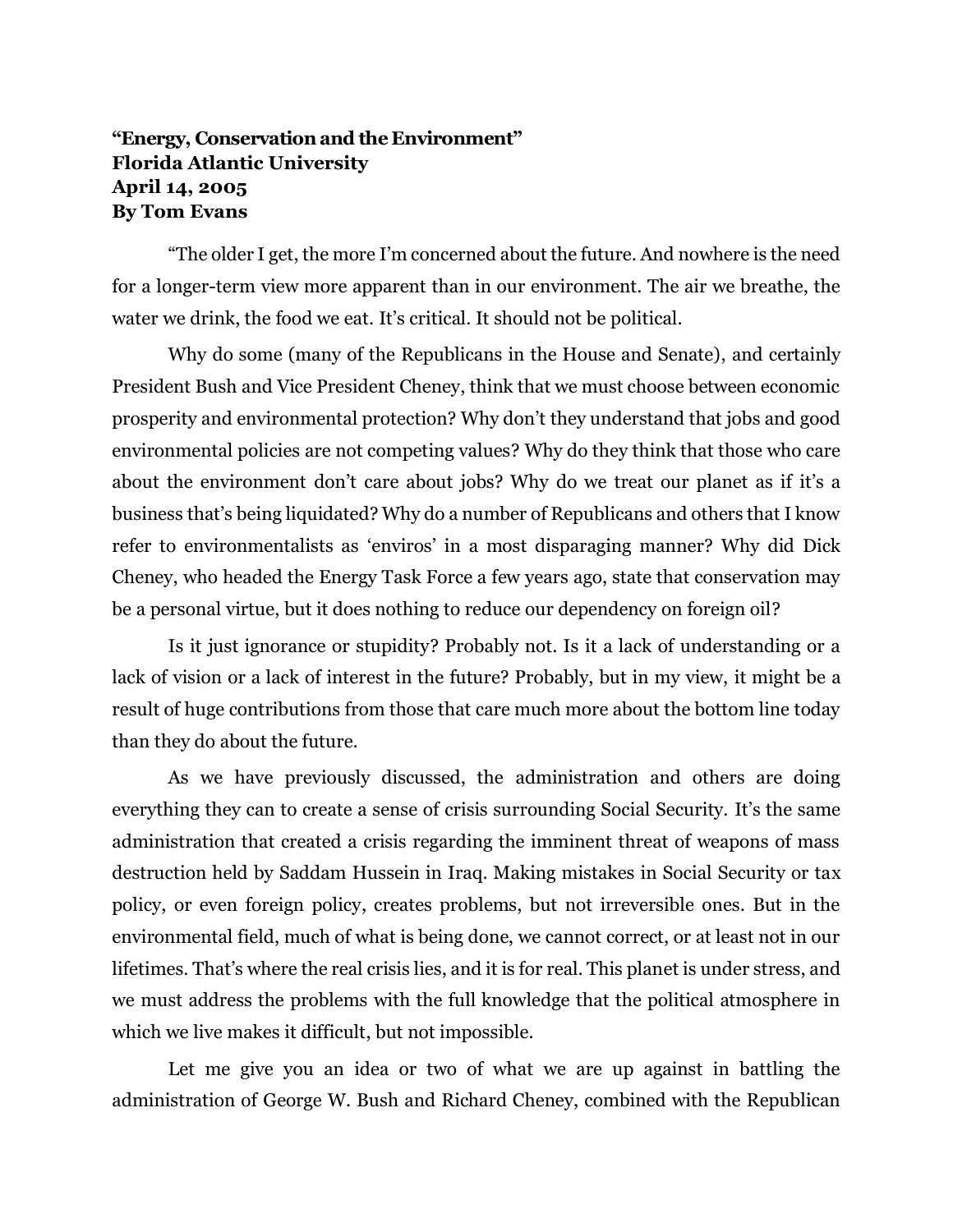leaders in the House and Senate. The environment is under siege, and they hold a lot of the cards.

First and foremost, and especially for the future, President Bush's model for a Supreme Court Justice is Clarence Thomas. He has said that Congress should not have any jurisdiction over establishing environmental standards. Looking ahead, that is a problem of crisis proportions. The Chairman of the Senate Environment and Public Works Committee, James Inhofe of Oklahoma, has said that global warming is, in his own words, 'a hoax.' He, and many, believe that climate change is a myth, and sea levels aren't rising. But that flies in the face of science. I don't know a reputable or well-known scientist who does not hold the view that C02 (carbon dioxide) is a major contributing factor in creating a greenhouse effect in the earth's atmosphere that is warming this planet. James Watt, who was Interior Secretary in the '80s, said that protecting natural resources was unimportant in light of the imminent return of Jesus Christ. Many in the so-called Christian right believe this as well, and they are sincere, polite and serious. They believe the Messiah will return for the rapture and that environmental destruction is not only to be disregarded, but some actually feel that it should be hastened as a sign of the coming of the apocalypse. Forty-five Senators and 186 House members earned 80-100% approval ratings from the top three Christian Rights advocacy groups.

Zell Miller, a mean-spirited, divisive Democratic Senator from Georgia who gave the keynote address at the Republican Convention last summer, received a 100% rating. And, ladies and gentlemen, not one single time has President Bush even mentioned the word 'environment' or 'conservation' in his State of the Union address (at least not in the last two). By the way, they were not mentioned at the Republican National Convention in New York. That's a fairly clear indication of where the administration stands on conservation and the environment.

Well, what can be done? Is it hopeless? I think not. Let me review with you some very specific facts and problems related to energy, conservation and the environment. I especially want to share with you several initiatives with which I am intimately involved.

First, we produce 5% of all the energy produced in the world, and we use 25% of all the energy that is used in the world. Our total oil and gas reserves in the United States are about 5% of the total in the world. That leads us to only one conclusion. We must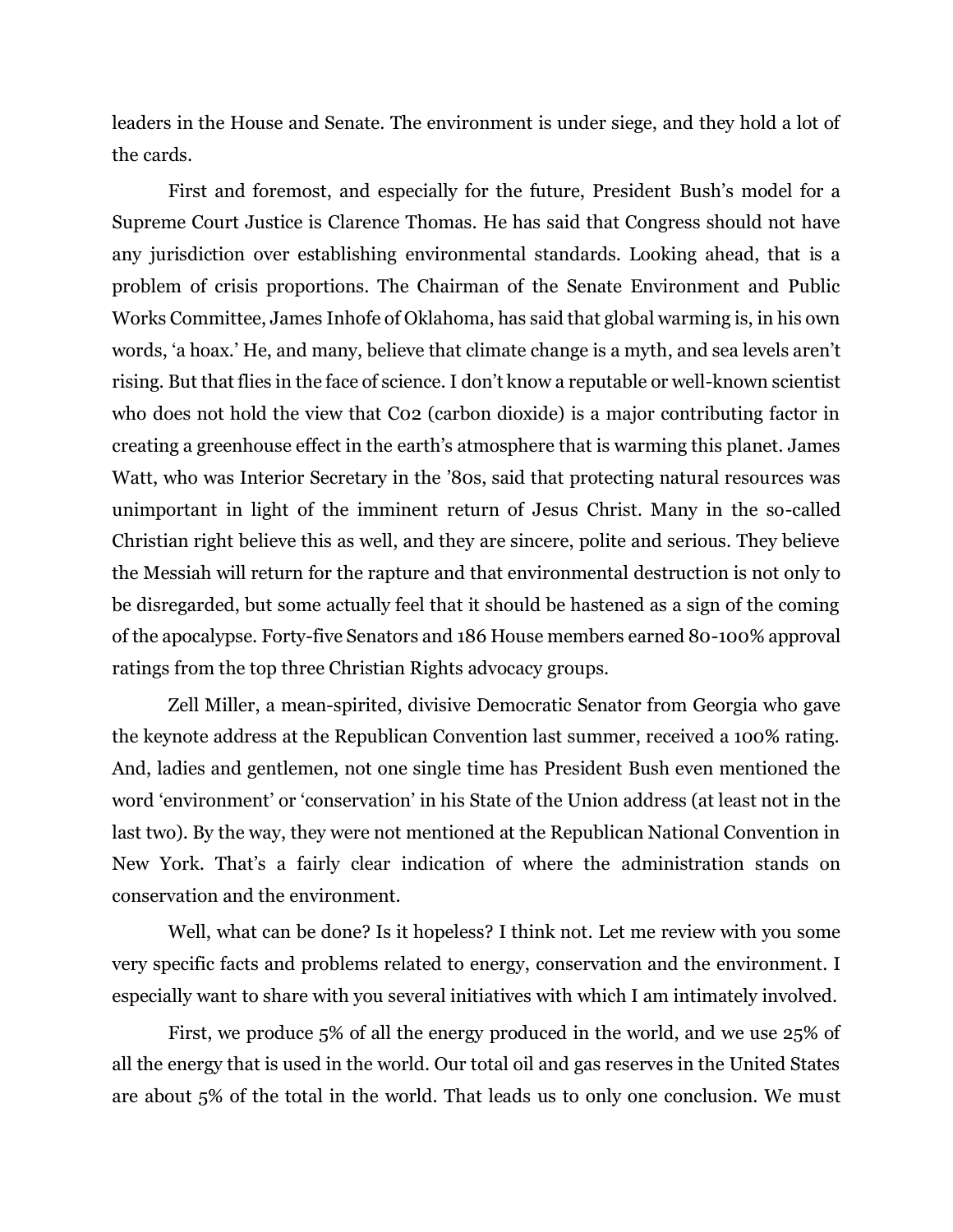develop alternative sources of energy – hydroelectric, wind, solar, nuclear (some of my colleagues in the environmental field disagree with me about nuclear, but it is the cleanest form of energy). And we need conservation. We need to increase fuel economy standards, despite Mr. Cheney's statement about conservation being only a personal virtue.

Although the facts and reason dictate otherwise, the administration seems obsessed with drilling in the Arctic National Wildlife Refuge. Over two decades ago, the Alaska National Interest Lands Conservation Act passed the House and Senate. Most of the action on that bill was in the House, and it passed, supported by a true bi-partisan coalition of Democrats and Republicans. That law, and especially the protection it afforded the fragile coastal plain of the Arctic National Wildlife Refuge, is now being threatened by a Republican administration and a Republican-led Congress.

As a former Republican Congressman deeply involved in the passage of the Alaska Lands Act almost 25 years ago, I like to remind my Congressional colleagues that the Republican Party has a rich history of preserving the natural resources we have been so generously bequeathed. Teddy Roosevelt, Dwight Eisenhower, Richard Nixon all left legacies we can be proud of.

Apparently, the President and the Republican leadership in Congress fail to recognize that preservation is a conservative thing to do. The American people deserve the facts, and they, in turn, need to communicate with members of Congress that they should not make decisions based on myths.

Let me share with you some information about another initiative I've been working on for the last year. The Interior Appropriations bill calls for the American taxpayer to fund additional logging roads in the Tongas Forrest in Alaska. These funds end up in the pockets of large timber companies. We should clearly cut this type of corporate welfare that encourages more clear-cutting of timber. It is nonsensical. I believe we will be successful in eliminating this totally misguided move by the administration, and most importantly, it will be done by a coalition of Democrats and Republicans.

Let me give you some more facts that support my premise that this administration and this Congress must wake up, and they will only do so if people demonstrate that they care.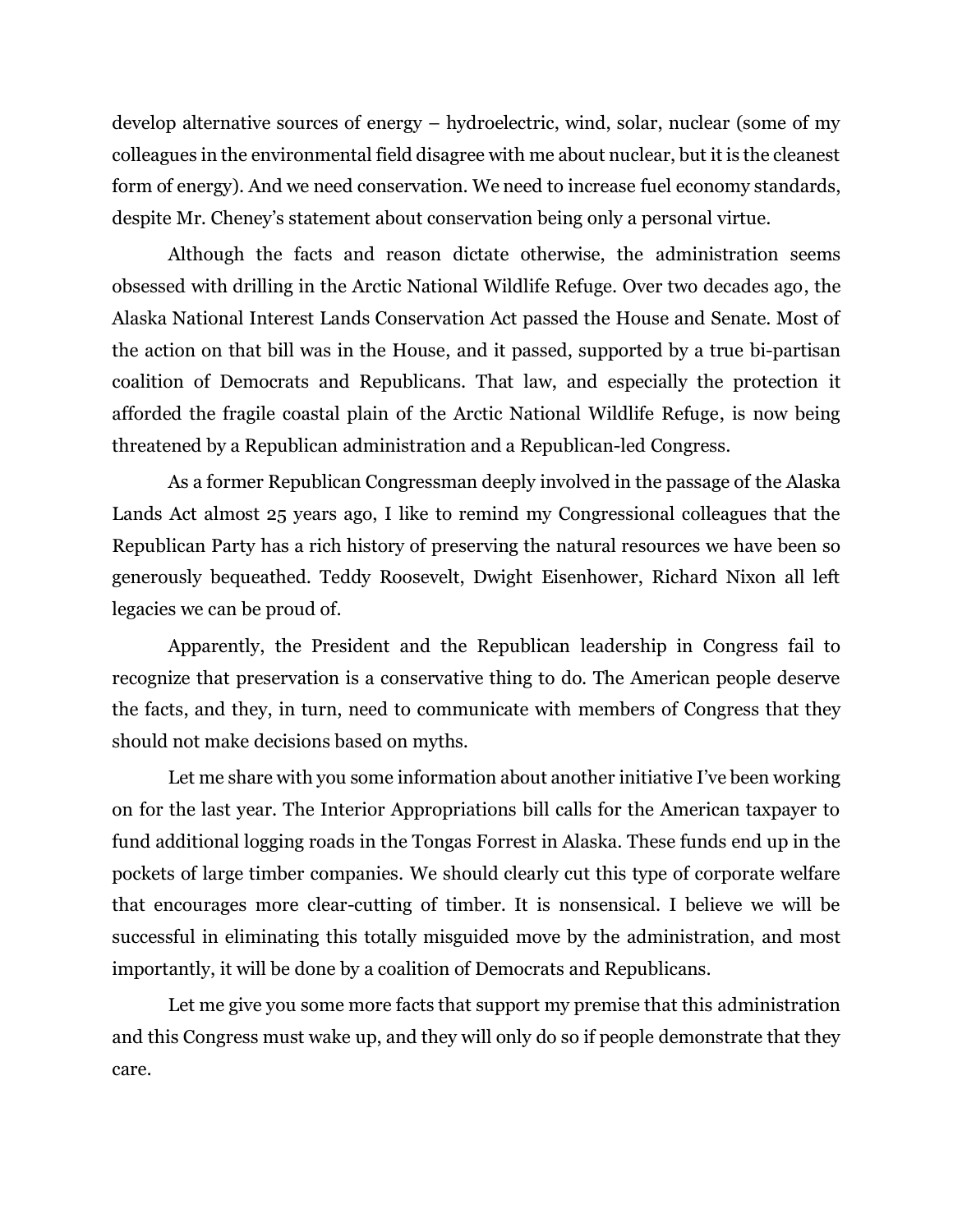During the last four years, there has been a 50% reduction in enforcement actions against polluters, a 34% decline in criminal penalties and a 50% decline in civil penalties for environmental crimes. And ladies and gentlemen, I mentioned earlier that the president never mentioned the environment or conservation in any of his State of the Union addresses or at the Republican National Convention. Let me add that he did not mention global warming, clean air, clean water or pollution one time in any of his State of the Union addresses or at the Republican National Convention!

And that leads us to the Kyoto Accord. We use 25% of all the energy consumed in the world. We should work with others to reduce C02 emissions that cause global warming for many reasons, but especially since global warming affects this entire planet. The administration has dragged its feet and continues to say that the science is not clear. That's just not true. It is true that we would have to do more than other nations, but remember we are the biggest users of energy by far, and we are the strongest! I know the Kyoto Accords are not perfect, but we shouldn't walk away from them like a spoiled child who couldn't get everything he or she wanted. We should stay involved and play a leadership role. We are the only industrialized nation in the world that is not a part of Kyoto, and that is sad. Among other things, it certainly does not help us in our relations with other countries. And, my friends, we need to have, if not their friendship, at least their respect, and we'll address that issue in our lecture on April 20 (two weeks from today) on Foreign Policy and National Security.

We're just not doing a very good job in education. For example, how many of us, and that includes politicians who represent us, know much

about the value of wetlands? They have been destroyed at a rapid clip, and we have not done a very good job of connecting the dots between wetlands and pollution control and flood control. Wetlands are like a sponge; they filter out pollution and they do a lot to prevent flooding. And without them, we don't have oystering and clamming and sport fishing or commercial fishing. They are spawning grounds for fish and shellfish and, clearly, they are habitat areas for all kinds of wildlife. They are an extremely valuable resource and critically important to our economy. We need to start educating our citizens at a very early age.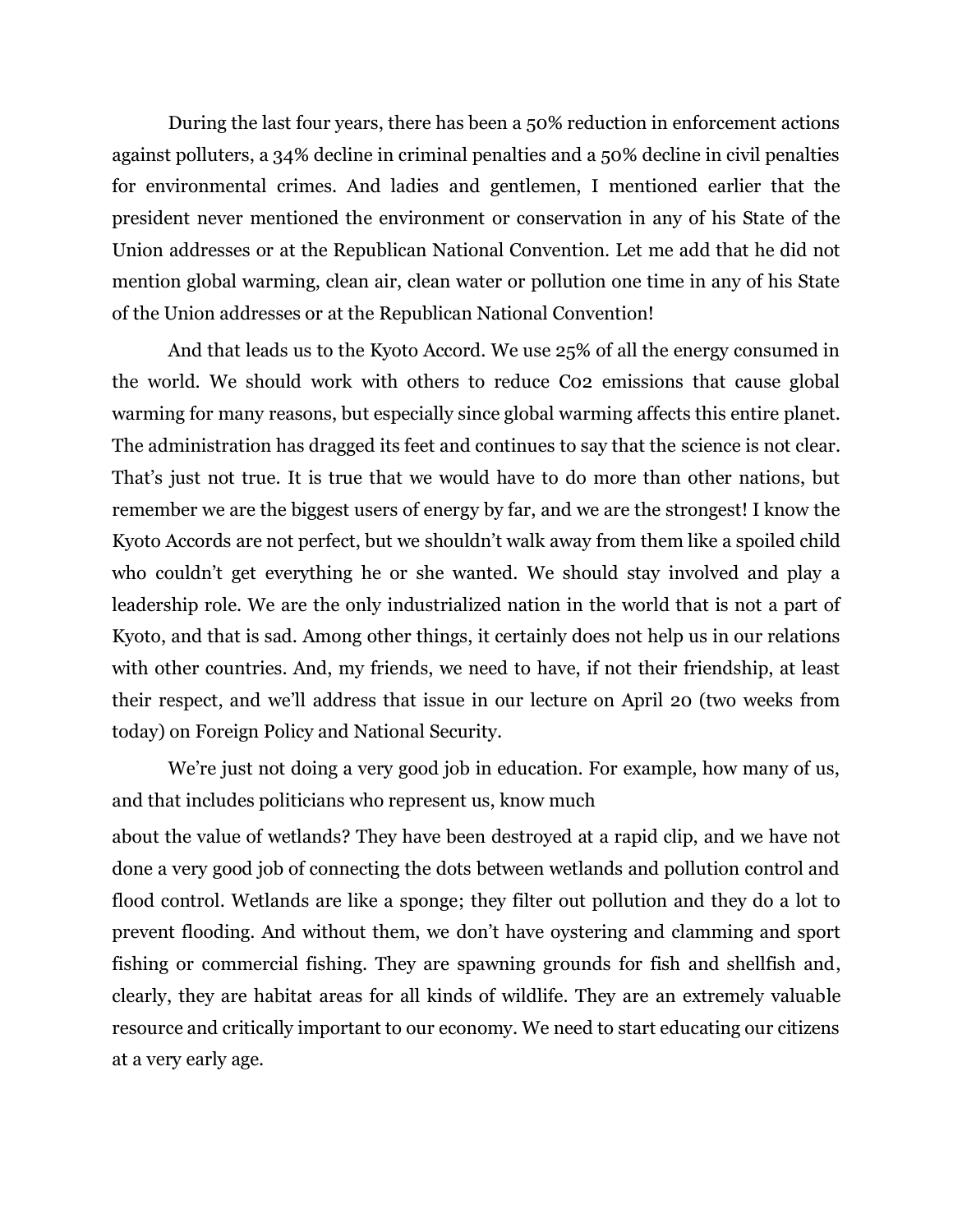Some of this is happening, but because it has not always been a focus early on, the media in this country needs to help connect those dots and hold politicians accountable for their actions. A lot is riding on it.

Let me just cover a few more areas in which you may have an interest.

Clean air: we need to connect the dots here. Utilities that produce nitrogen oxide and sulfur dioxide, NOX and SOX it's called, do great damage to people's health. Utilities are also big contributors to global warming through carbon dioxide emissions. The administration tried unsuccessfully to rewrite the Clean Air Act and give utilities more time to comply with Clean Air Act standards. The law said that if you expanded your capacity significantly, you would have to use state-of-the-art emission controls. By the way, these emissions cause big problems with people who have asthma and other respiratory diseases that are greatly exacerbated by the soot and smog created by polluters. Incidentally, we should all bear in mind that there are costs to upgrade facilities, but there is a heavy price to pay in costs of healthcare if they are not upgraded. More people are hospitalized and lose time from work, and this clearly affects productivity. It's one of those hidden costs of pollution.

Since the bill the administration was pushing took away states' rights to sue other states, it failed in committee. All the Democrats, plus Lincoln Chafee on the Republican side, voted against it.

In one of the few environmental initiatives of this administration, the EPA issued a rule last month that implemented some controls over emissions of harmful pollutants. Unfortunately, it doesn't go into effect until the year 2015. But it's some progress. The rule also tries to cut the costs of cutting pollution by allowing power plants to buy and sell emission credits. As a result, the cost per month for customers in the dirtiest states will be less on average than \$1 per month, probably 60-70 cents. One of the most deadly pollutants is mercury that finds its way into rivers, bays and lakes, and yes, the ocean as well. The fish absorb it and people eat fish. That's just a part of the cycle, and I think that as far as mercury is concerned, because of its very nature, there should be no emission credits.

There are a number of lawsuits at the moment, including one in the U.S. Court of Appeals for the District of Columbia. The administration has reversed a Clinton